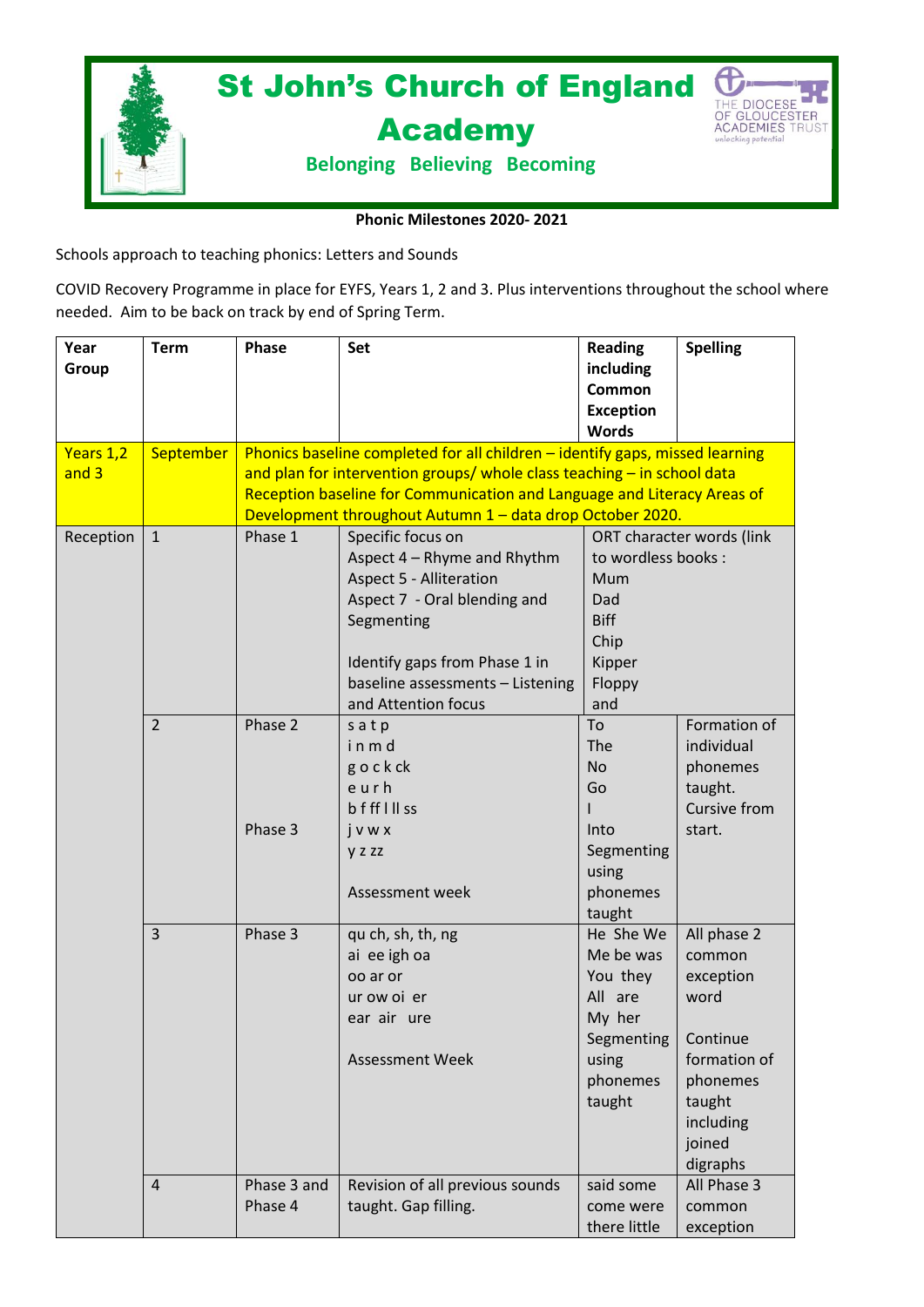|        |              |             | <b>Reading and Spelling Tricky</b><br>words. | one when<br>out what | words and<br>words with      |
|--------|--------------|-------------|----------------------------------------------|----------------------|------------------------------|
|        |              |             |                                              | have                 | adjacent                     |
|        |              |             | Ensuring chn are able to                     | like so do           | consonant's                  |
|        |              |             | identify and blend phase 4                   |                      | e.g.: trap milk              |
|        |              |             | consonant blends at                          | Segmenting           | string                       |
|        |              |             | beginning/end of words so                    | using                |                              |
|        |              |             | accurately                                   | phonemes             |                              |
|        |              |             | blending/segmenting                          | taught               |                              |
|        | 5            | Phase 4     | Assessment week to identify                  | All                  | All previously               |
|        |              |             | gaps                                         | previously           | learnt                       |
|        |              |             | Read and write words with                    | learnt<br>common     | spellings<br>evidenced in    |
|        |              |             | initial and/or final blends such             | exception            | independent                  |
|        |              |             | as st, nd mp, nt, nk, ft, sk,                | words                | writing.                     |
|        |              |             | lt, lp, tr, dr, gr, cr, br,                  |                      |                              |
|        |              |             | fr,bl,fl,gl,pl,cl,sl,sp,st,tw,sm,nch,        | Segmenting           |                              |
|        |              |             | shr, thr                                     | using                |                              |
|        |              |             | Revisit, utilise and apply in                | phonemes             |                              |
|        |              |             | context to ensure fully                      | taught               |                              |
|        |              |             | understood and used                          |                      |                              |
|        |              |             | independently                                |                      |                              |
|        | 6            | Phase 5     | Link Phase 5 alternative sounds              | Oh their             | All previously               |
|        |              |             | to previously learnt phase 3                 | people mr            | learnt                       |
|        |              |             | sounds - Phonics families                    | mrs looked           | spellings                    |
|        |              |             | ay ou ie ea                                  | called               | evidenced in                 |
|        |              |             | oy ir ue aw                                  | asked could          | independent                  |
|        |              |             | wh ph ew oe<br>au ey zh                      | Segmenting           | writing.                     |
|        |              |             |                                              | using                |                              |
|        |              |             | Revisit all phonemes taught so               | phonemes             |                              |
|        |              |             | far to apply in context and                  | taught               |                              |
|        |              |             | ensure fully understood.                     |                      |                              |
|        |              |             | Assessment week including                    |                      |                              |
|        |              |             | phonic screening to provide                  |                      |                              |
|        |              |             | baseline for Year 1                          |                      |                              |
|        |              |             |                                              |                      |                              |
|        |              |             |                                              |                      |                              |
|        |              |             |                                              |                      |                              |
| Year 1 | $\mathbf{1}$ | Phase 2 and | Baseline assessments and                     | Assessment           | Phase 2/3                    |
|        |              | 3           | Phonics Screening to inform                  | of Phase             | tricky words<br>evidenced in |
|        |              |             | starting points                              | 2/3 tricky<br>words  | independent                  |
|        |              |             | Recap all phase 2 phonemes                   |                      | writing                      |
|        |              |             | Recap all phase phonemes                     | Segmenting           |                              |
|        |              |             | taught to March 2020                         | using                |                              |
|        |              |             | (highlighted sounds):                        | phonemes             |                              |
|        |              |             | qu ch, sh, th, ng                            | taught               |                              |
|        |              |             | ai ee igh oa                                 |                      |                              |
|        |              |             | oo ar or                                     |                      |                              |
|        |              |             | ur ow oi er                                  |                      |                              |
|        |              |             | ear air ure                                  |                      |                              |
|        |              |             |                                              |                      |                              |
|        |              |             |                                              |                      |                              |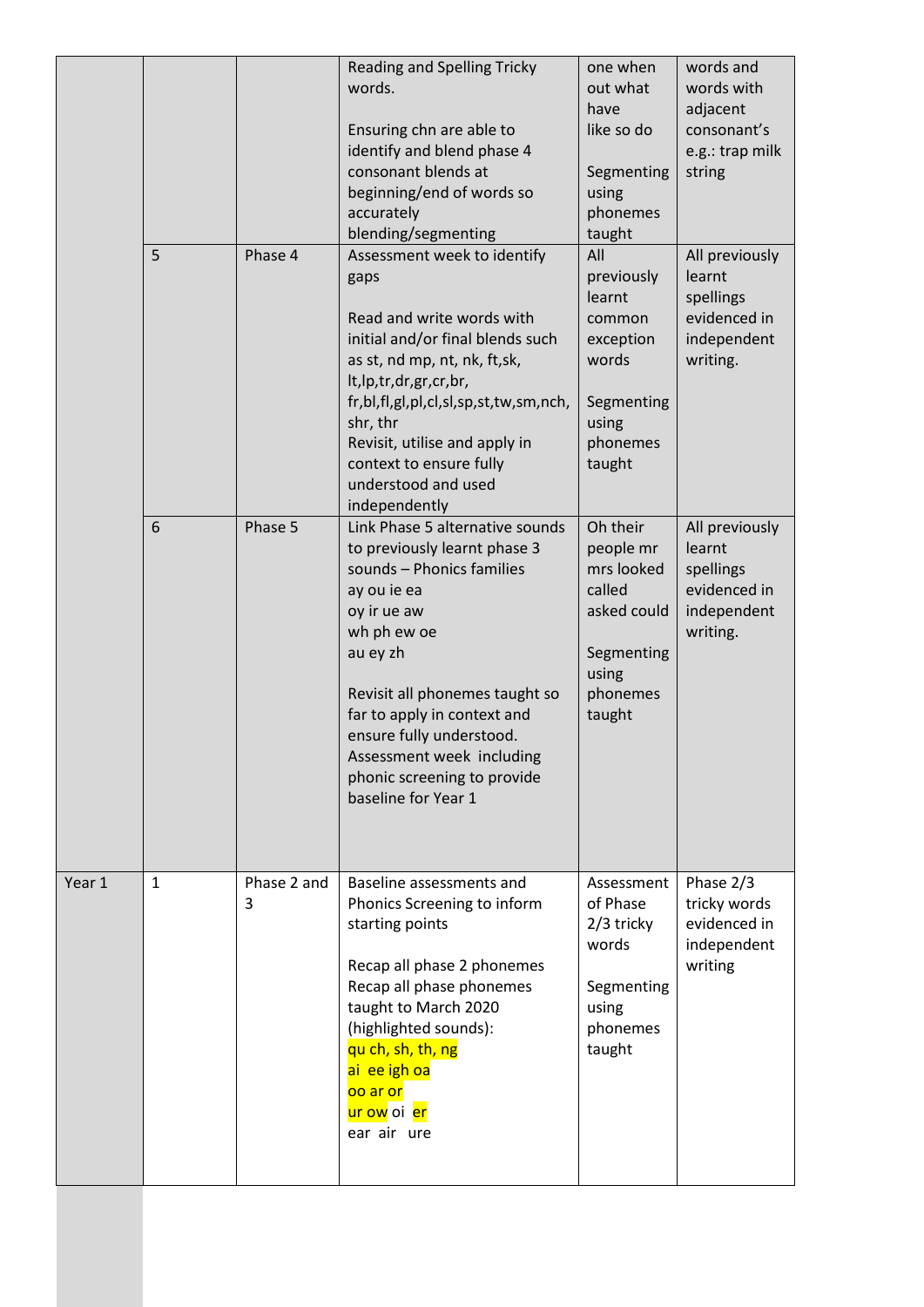|        | $\overline{2}$ | Phase 4              | Revision of all previous sounds<br>taught. Gap filling.<br>Ensuring chn are able to<br>identify and blend phase 4<br>consonant blends at<br>beginning/end of words so<br>accurately<br>blending/segmenting<br>Read and write words with<br>initial and/or final blends such<br>as st, nd mp, nt, nk, ft, sk,<br>lt, lp, tr, dr, gr, cr, br,<br>fr,bl,fl,gl,pl,cl,sl,sp,st,tw,sm,nch,<br>shr, thr<br>Revisit, utilise and apply in<br>context to ensure fully<br>understood and used<br>independently | Phase 4<br>tricky<br>words                                                                                                                                | Phase 4 tricky<br>words and<br><b>HFWs</b>                                                                     |
|--------|----------------|----------------------|------------------------------------------------------------------------------------------------------------------------------------------------------------------------------------------------------------------------------------------------------------------------------------------------------------------------------------------------------------------------------------------------------------------------------------------------------------------------------------------------------|-----------------------------------------------------------------------------------------------------------------------------------------------------------|----------------------------------------------------------------------------------------------------------------|
| Year 1 | $\overline{3}$ | Phase 5              | Link Phase 5 alternative sounds<br>to previously learnt phase 3<br>sounds - Phonics families<br>ay ou ie ea<br>oy ir ue aw<br>wh ph ew oe<br>au ey zh<br>Revisit all phonemes taught so<br>far to apply in context and<br>ensure fully understood.<br>Assessment week including<br>phonic screening to check<br>intervention need/ focus for<br>term 4 ahead of PSC in June<br>(start of term 6)                                                                                                     | Oh their<br>people Mr<br>Mrs looked<br>called<br>asked could<br>Segmenting<br>using<br>phonemes<br>taught<br>including<br>phase 4<br>blends<br>accurately | Phase 5 tricky<br>and HFWs<br>All previously<br>learnt<br>spellings<br>evidenced in<br>independent<br>writing. |
|        | 4              | Phase 5<br>continued | Split diagraphs<br>a e e e<br>i_e o_e<br>$u_e$<br>Alternative sounds - linking<br>phonics families<br>locgu<br>le ea<br>a y ch ou<br>a ai ay a_e<br>e ee ea e_e<br>i ie i_e y<br>o oa o_e oh ough<br>u u_e ew ue<br><b>Readiness for Phonics</b><br>Screening Check - needs led                                                                                                                                                                                                                      | Phases 2-5<br>tricky<br>words<br>year 1<br>Common<br>Exception<br>Words<br>Segmenting<br>using<br>phonemes<br>taught                                      | Spelling of all<br>common<br>exception<br>words to<br>phase 5                                                  |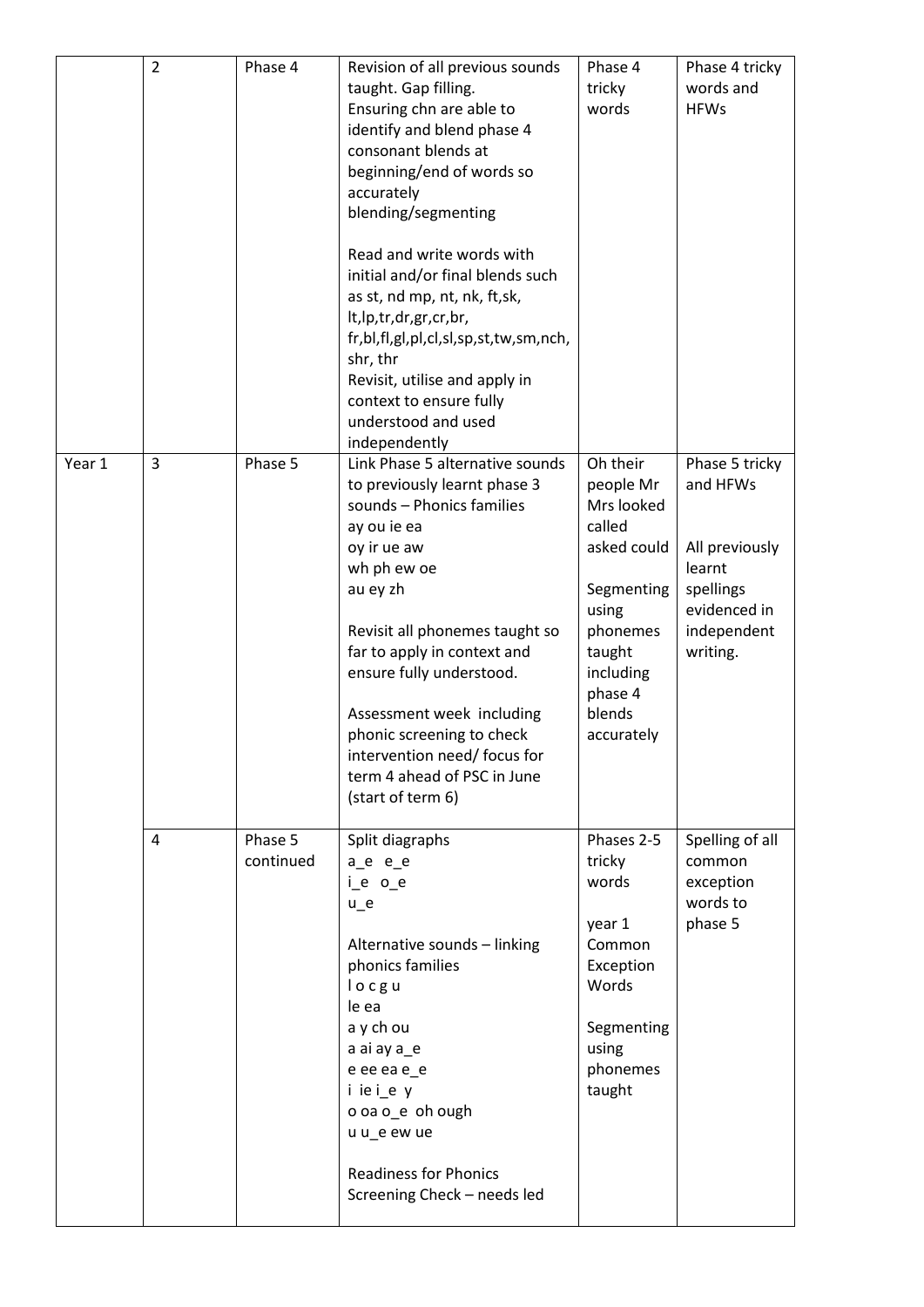|        | 5            | Phase 5             | <b>Readiness for Phonics</b><br>Screening Check - needs led<br>based on assessments<br>Recap all Phonics<br>families/alternative sounds<br>Identify real and pseudo words<br>ensuring chn are not trying to<br>change pseudo words into real<br>words<br>Effective blending of<br>polysyllabic words including<br>phase 4 blends | Phases 2-5<br>tricky<br>words<br>year 1<br>Common<br>Exception<br>Words<br>Segmenting<br>using<br>phonemes<br>taught  | Spelling of all<br>common<br>exception<br>words and<br>tricky words<br>to phase 5 |
|--------|--------------|---------------------|----------------------------------------------------------------------------------------------------------------------------------------------------------------------------------------------------------------------------------------------------------------------------------------------------------------------------------|-----------------------------------------------------------------------------------------------------------------------|-----------------------------------------------------------------------------------|
|        | 6            | Phase 5<br>Phase 6  | <b>Phonics Screening Check</b><br>Use data to inform planning for<br>rest of term in readiness for<br>Year 2<br>Contracted words:<br>don't isn't he's<br>we're I'll you're we'll<br>can't didn't hasn't couldn't it's<br>Understand and apply Suffixes<br>:- ed, ing, ful, est, er,<br>ment, ness, en, s, es                     | Contracted<br>words and<br>words with<br>familiar<br>endings s<br>ed etc<br>Segmenting<br>using<br>phonemes<br>taught | Months of the<br>year<br>Spelling of<br>contracted<br>words                       |
| Year 2 | $\mathbf{1}$ | Phase 3, 4<br>and 5 | Baseline assessments and<br>Phonics Screening to inform<br>starting points<br>Recap all phase 3 phonemes<br>Sound families linking phase 3<br>and phase 5 sounds<br>ai, ay, a-e, a, eigh, ay, ei                                                                                                                                 | Assessment<br>of Phase<br>$2/3$ tricky<br>words<br>Segmenting<br>using<br>phonemes<br>taught                          | Phase 2/3<br>tricky words<br>evidenced in<br>independent<br>writing               |
|        |              |                     | ee, ea, e-e, ey, e, ie, y<br>igh, i, y, ie, i-e<br>oa, ow, oe, o-e, o<br>oo, ue, u-e, u-e ew, ew, ui,<br>oi, oy<br>ow, ou                                                                                                                                                                                                        |                                                                                                                       |                                                                                   |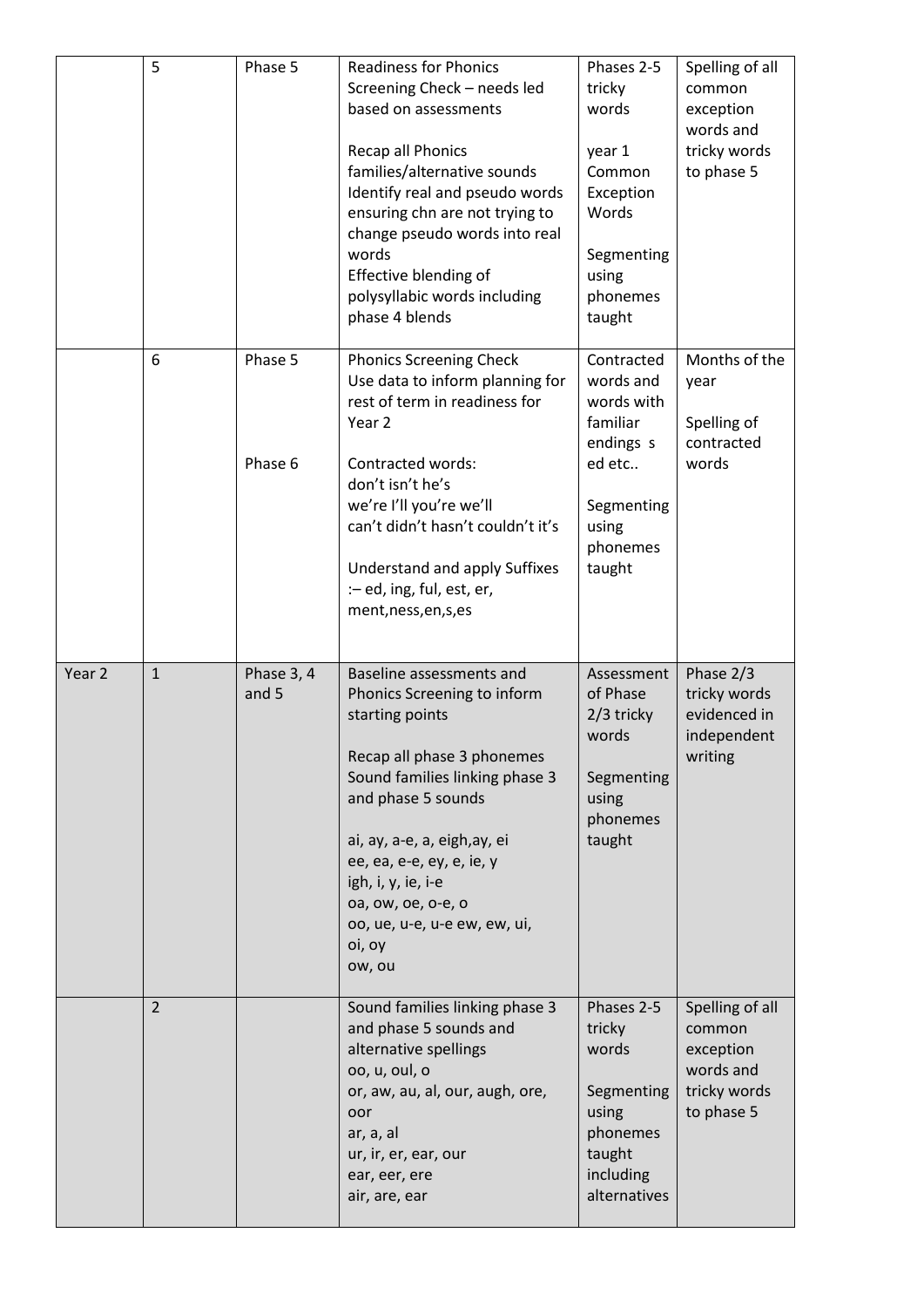| 3 onwards<br>Phase 6<br>Recap and revision of phonic<br>Year $1/2$<br>Confidently<br>Plus<br>gaps from all phonemes taught<br>Common<br>using<br>in Phase 2 - 5. Pupils must be<br>Exception<br>phonemes<br>addressing<br>secure using all in decoding and<br>words<br>taught<br>any gaps<br>from phonic<br>spelling.<br>segmenting<br>screening<br>check.<br>Reminder of understanding and<br>application of suffixes T6 Year<br>Common<br>Exception<br>1.<br>words Years 1<br>Understand the rules for adding<br>and 2<br>ing, er, est, ful, ly, y<br>Investigate how adding suffixes<br>and prefixes changes words<br>Introduce the past tense<br>Use of Babcock No Nonsense<br>Spelling to inform sequence of<br>teaching as well as ongoing<br>phonics assessments<br>6<br>Phonics Screening Check resit<br>for those who didn't pass in<br><b>Autumn 2 2020</b><br>Phase 5<br>All Phase 2-<br>Year 2 CEWs<br>Year 3<br>$\mathbf{1}$<br>Baseline assessments and<br>Phonics Screening to inform<br>5 tricky<br>starting points and groupings<br>words,<br>pattern:<br>for Phonics/Spellings lessons<br>HFWs and<br>because<br><b>CEWs</b><br>beautiful<br>Year 2 Common Exception<br>pretty<br>Words taught by spelling<br>Segmenting<br>hour<br>pattern<br>using<br>eye<br>door, floor, poor<br>phonemes<br>clothes<br>find, kind, mind, behind, child-<br>taught<br>busy<br>children, wild, climb<br>including<br>people<br>most, only, both,<br>alternatives<br>water<br>old, cold, gold, hold, told<br>again<br>great, break, steak<br>half<br>after, past, fast, last, father<br>money<br>class, grass, pass,<br>parents | independently    |
|------------------------------------------------------------------------------------------------------------------------------------------------------------------------------------------------------------------------------------------------------------------------------------------------------------------------------------------------------------------------------------------------------------------------------------------------------------------------------------------------------------------------------------------------------------------------------------------------------------------------------------------------------------------------------------------------------------------------------------------------------------------------------------------------------------------------------------------------------------------------------------------------------------------------------------------------------------------------------------------------------------------------------------------------------------------------------------------------------------------------------------------------------------------------------------------------------------------------------------------------------------------------------------------------------------------------------------------------------------------------------------------------------------------------------------------------------------------------------------------------------------------------------------------------------------------------------------------------------------------------------------|------------------|
|                                                                                                                                                                                                                                                                                                                                                                                                                                                                                                                                                                                                                                                                                                                                                                                                                                                                                                                                                                                                                                                                                                                                                                                                                                                                                                                                                                                                                                                                                                                                                                                                                                    |                  |
|                                                                                                                                                                                                                                                                                                                                                                                                                                                                                                                                                                                                                                                                                                                                                                                                                                                                                                                                                                                                                                                                                                                                                                                                                                                                                                                                                                                                                                                                                                                                                                                                                                    |                  |
| plant, path, bath<br>Christmas<br>move, prove - improve<br>even<br>sure, sugar<br>could, should, would<br>who, whole<br>any, many<br>Mr, Mrs<br>every - everybody                                                                                                                                                                                                                                                                                                                                                                                                                                                                                                                                                                                                                                                                                                                                                                                                                                                                                                                                                                                                                                                                                                                                                                                                                                                                                                                                                                                                                                                                  | that don't fit a |
| $\overline{2}$<br>Phase 5<br>Recap all phase 3 phonemes<br>Sound families linking phase 3<br>and phase 5 sounds<br>ai, ay, a-e, a, eigh, ay, ei<br>ee, ea, e-e, ey, e, ie, y<br>igh, i, y, ie, i-e                                                                                                                                                                                                                                                                                                                                                                                                                                                                                                                                                                                                                                                                                                                                                                                                                                                                                                                                                                                                                                                                                                                                                                                                                                                                                                                                                                                                                                 |                  |